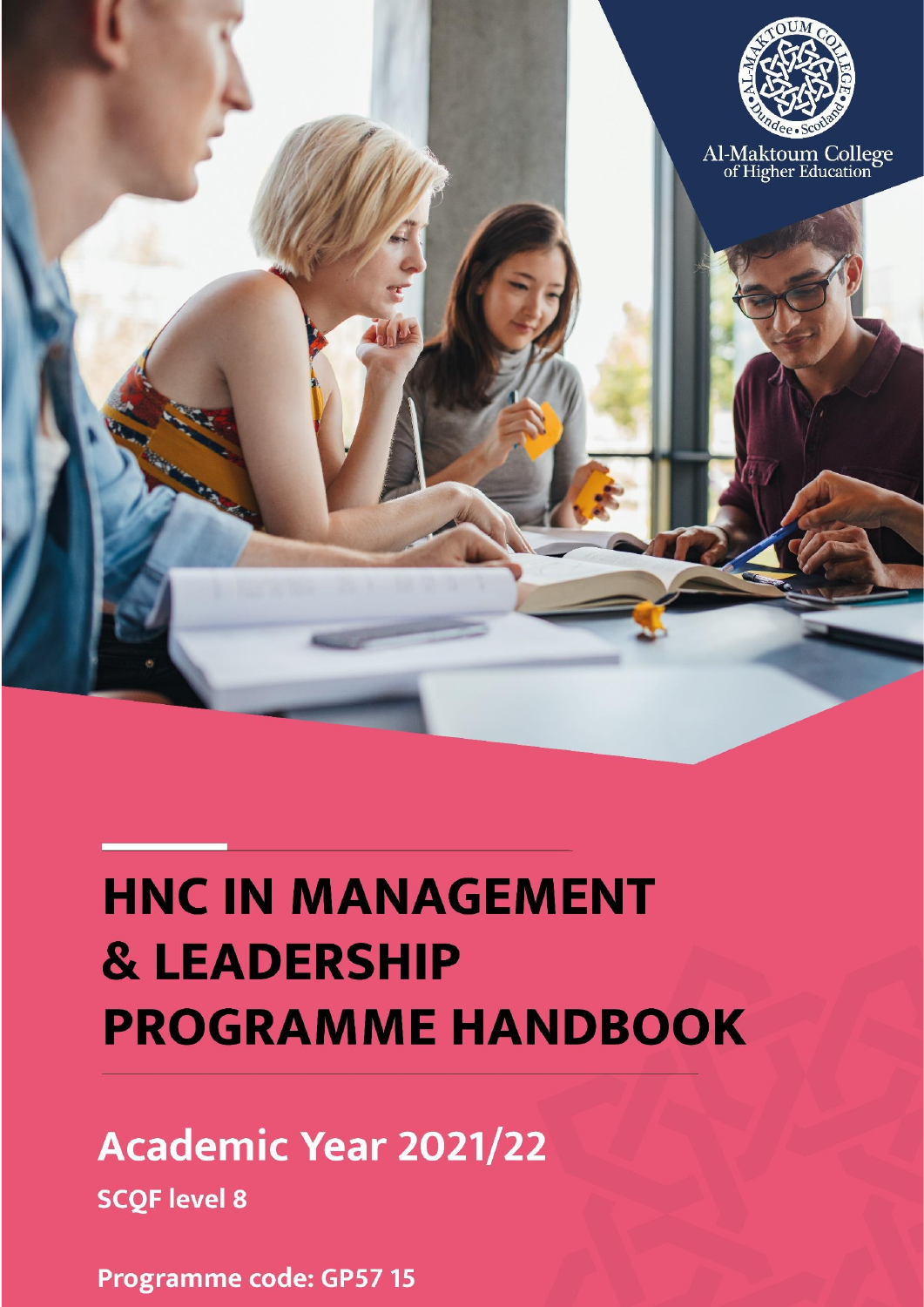### 1 CONTENTS

| 1.2 |  |
|-----|--|
|     |  |
|     |  |
|     |  |
| 1.6 |  |
|     |  |
| 1.8 |  |
|     |  |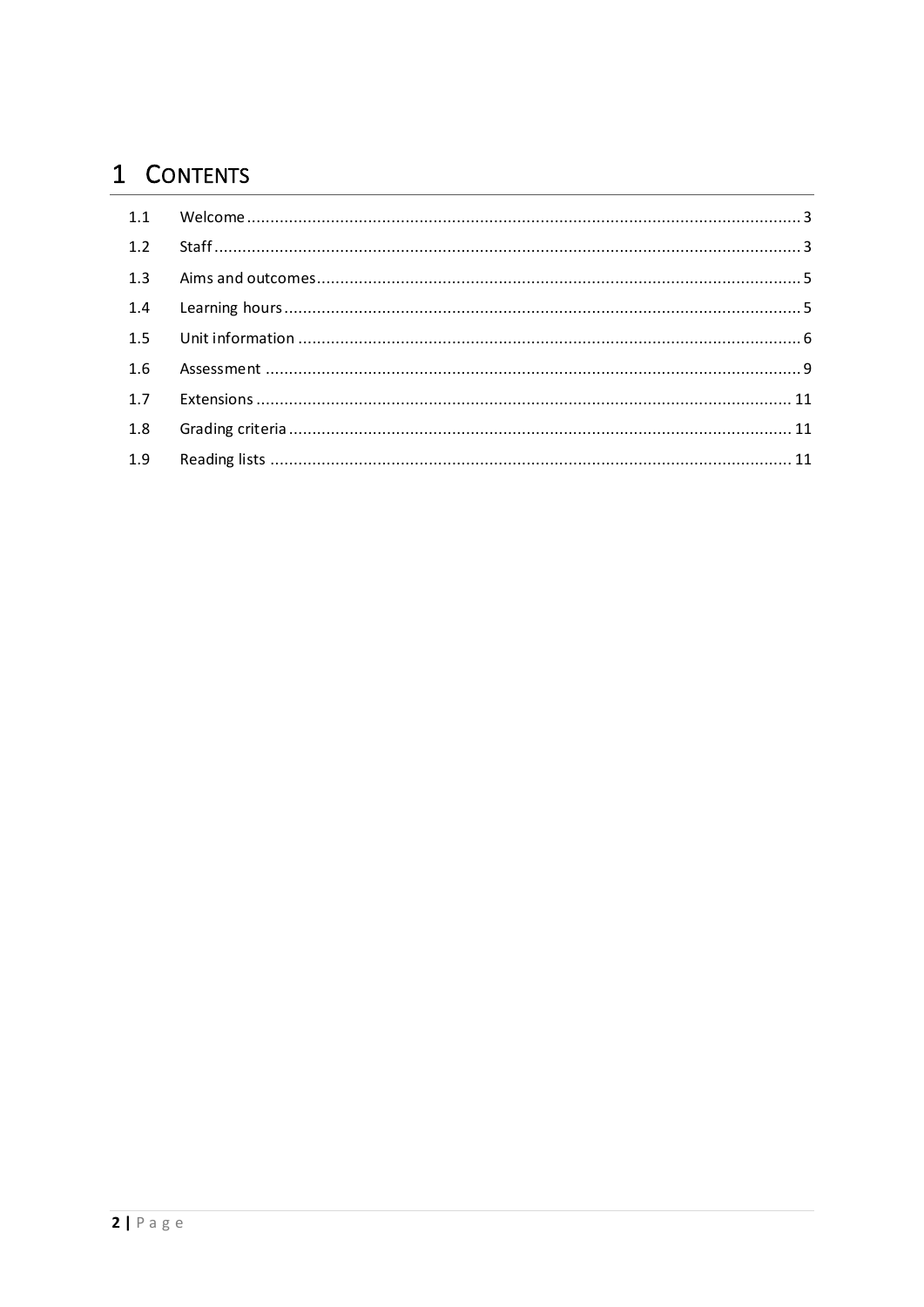#### 1.1 WELCOME

Welcome to the HNC Management and Leadership. This programme has been designed to equip learners with the knowledge, understanding and skills across a range of disciplines to provide a sound basis for success in the business environment, both in employment, progression in employment or to higher level Business, Management and Leadership degrees or professional qualifications. The HNC introduces the key functions in a business organisation for example management, economics, marketing, business law and the ability to manage change driven by emerging technologies and changes in the internal and external environments. The HNC also develops human cognitive and transferable skills that are key for success in the business environment.

As a student of Al-Maktoum College of Higher Education you will benefit from an extensive programme taking place at our campus within Dundee, delivered by our dedicated team and other professional colleagues who are subject specialists. We aim to provide a cohort-based experience for all of our students through facilitating access to events which run throughout the academic year to share insights and knowledge from across our academic subjects.

Please engage with our virtual and in-person events which we have coordinated to aid with your student journey, creating a sense of community and support. Please contact us if you have any questions, suggestions or concerns.

I welcome you all into our community and wish you the very best for your studies.

Warm wishes

Michelle Young

#### **Academic Registrar and Programme Lead**

#### 1.2 STAFF

**Michelle Young Academic Registrar, Programme Lead and Lecturer in Business, Management and Leadership**. Office hours: **Tuesdays 3.30-5pm**, email: [m.young@almcollege.ac.uk](mailto:m.young@almcollege.ac.uk) call: 01382 908070

**Dr Alija Avdukic, Senior Lecturer in Economics, Finance and Entrepreneurship** Office hours: **Wednesdays 2-4pm**, email: [a.avdukic@almcollege.ac.uk](mailto:a.avdukic@almcollege.ac.uk) call: 01382 908070

**Dr Ata Rahmani, Lecturer in Business Law**  Office hours: **Thursdays 10-12pm**, email: [a.rahmani@almcollege.ac.uk](mailto:a.rahmani@almcollege.ac.uk) call: 01382 908070

**Dr Mohammad Alsaghir, Lecturer in Finance**  Office hours: **Wednesdays 2-4pm**, email: [m.alsaghir@almcollege.ac.uk](mailto:m.alsaghir@almcollege.ac.uk) call: 01382 908070

**Paul Irvine, Lecturer in Business, Management and Leadership**  Office hours: **Tuesdays 2-3pm**, email: [p.irvine@almcollege.ac.uk](mailto:p.irvine@almcollege.ac.uk) call: 01382 908070

**Dr Anne-Marie Mann, Lecturer in Business Fundamentals and IT**  Office hours: **Tuesdays 2-3pm**, email: [a.mann@almcollege.ac.uk](mailto:a.mann@almcollege.ac.uk) call: 01382 908070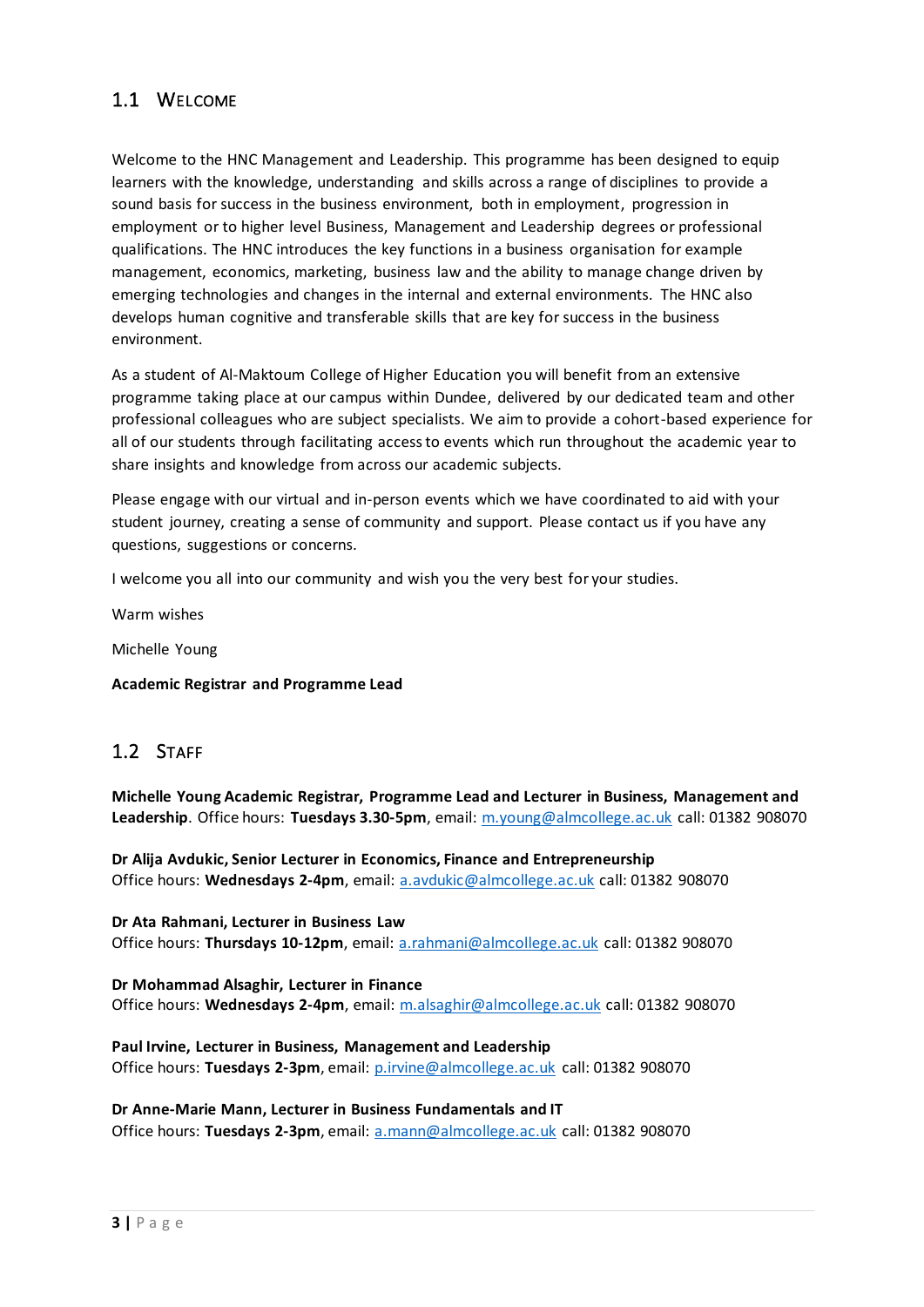#### **Dr Alaa Garad, Lecturer in Business, Management and Leadership**

Office hours: **Tuesdays 2-3pm**, email: [a.garad@almcollege.ac.uk](mailto:a.garad@almcollege.ac.uk) call: 01382 908070

General admin enquiries should be emailed to [studentadmin@almcollege.ac.uk](mailto:studentadmin@almcollege.ac.uk)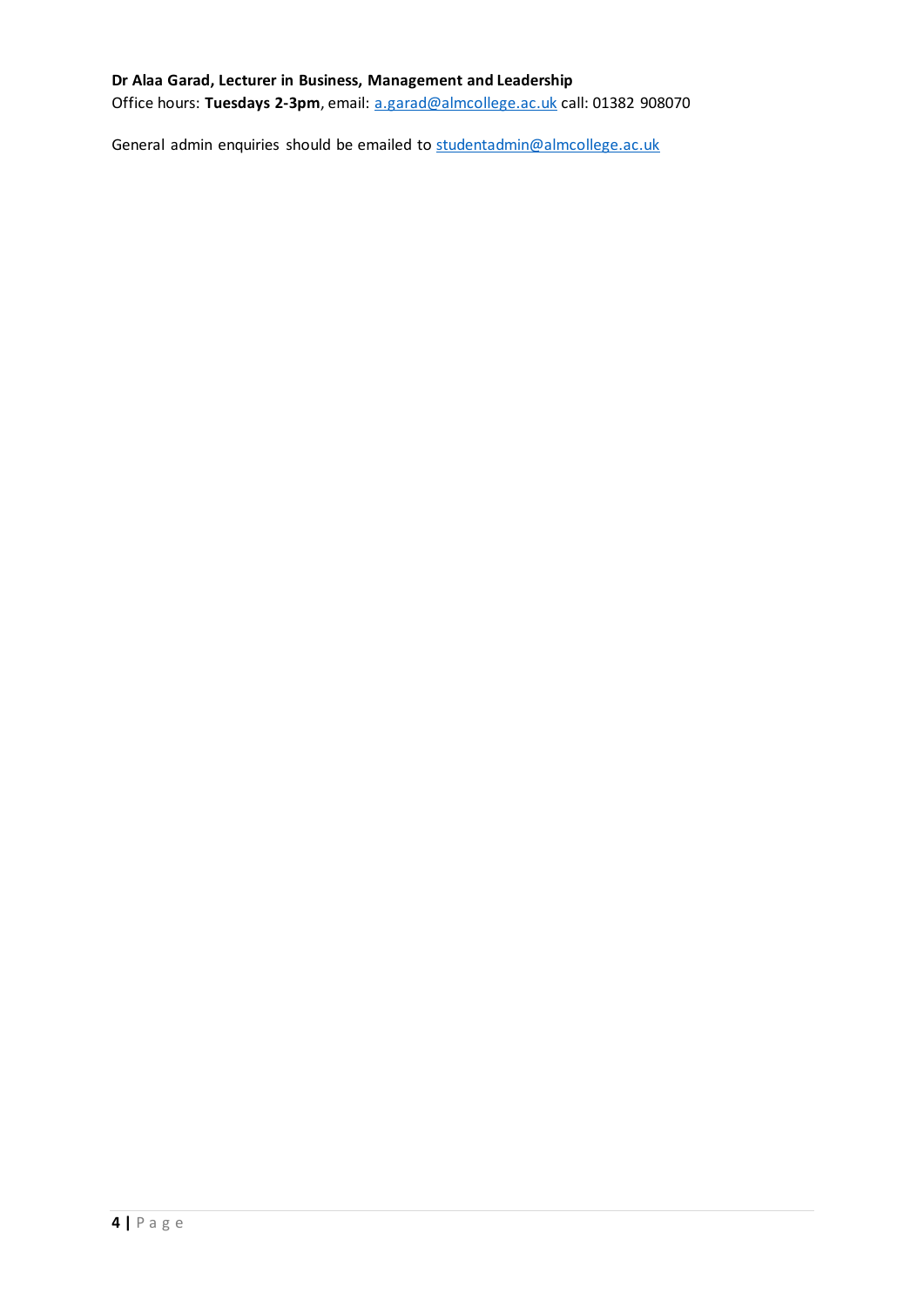#### 1.3 AIMS AND outcomes

The HNC in Management and Leadership is particularly suitable for students who wish to develop a broad understanding in areas such as self-management, managing operations and leading teams. This HNC is a recognised qualification that is respected by employers across many industry sectors and is jointly certificated with the Chartered Management Institute (CMI). It includes a wide range of units including Managing People, Economics, Business Law and Managing Operational Resources.

The overall aims have been established in their current form and have been refreshed and updated moderately in line with consultation, evolving developments in technological change and a desire for more integrated learning about business organisations.

While undertaking the HNC in Management and Leadership, you are eligible for 12 months free studying membership of the CMI. On achievement of the HNC, you are eligible for Associate (ACMI) membership of the CMI.

The HNC is suitable for a wide range of candidates including:

- Adult returners to education
- Individuals in a range of industry sectors who wish to develop their team leader/manager skills or who aspire to a promoted leader/manager position
- Those seeking to progress their studies
- School leavers

#### 1.4 LEARNING HOURS

Classes are made up of lectures, seminars and tutorials. For SCQF level 16 units, there will be 4 hours teaching per week, and the SCQF level 8 units will have 2 hours teaching per week. You will be expected to undertake equal hours per week for independent study including reading, homework or exercises which will be assigned by your lecturers. Therefore, for each semester there will be approximately 8 hours per week for teaching and 8 hours per week for independent study tasks.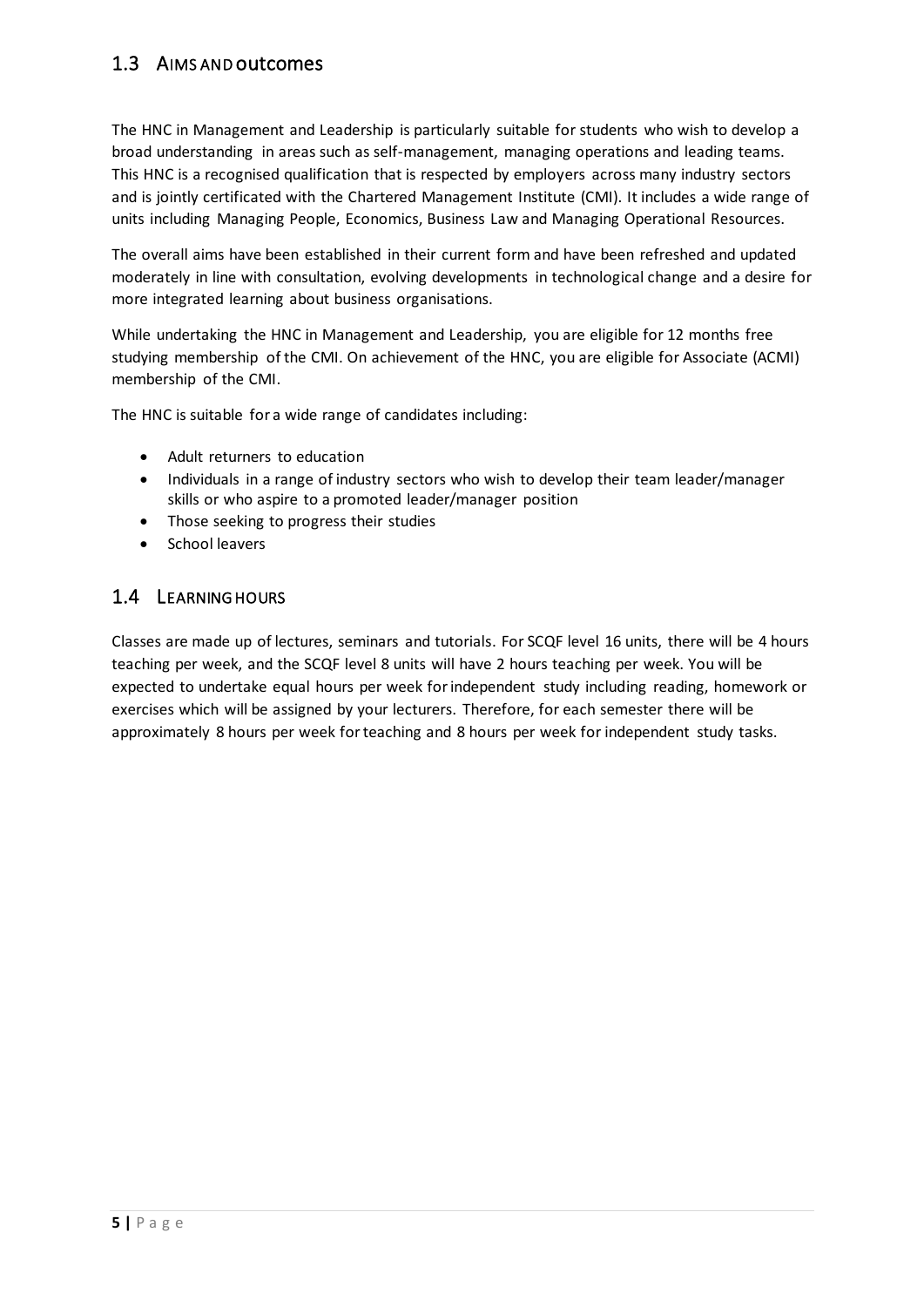#### 1.5 UNIT INFORMATION

| Unit code      | <b>Title</b>                                  | <b>SCQF level</b> | <b>HN Credits</b> |
|----------------|-----------------------------------------------|-------------------|-------------------|
| H1F1 34        | Management: Developing Self-Management Skills |                   |                   |
| H1F2 34        | Management: Leadership at Work                |                   |                   |
| J1BY 34        | <b>Manage Operational Resources</b>           |                   |                   |
| J1F5 34        | Managing People                               | 8                 |                   |
| J1LW 34        | Management and Leadership: Graded Unit 1      |                   |                   |
| J462 34        | Economic Issues: An Introduction              |                   |                   |
| J56B 34        | Business Law: An Introduction                 |                   |                   |
| J4DL 34        | Managing People and Organisations             |                   |                   |
| <b>F7BX 34</b> | Marketing: An Introduction                    |                   |                   |

#### **Economic Issues: An Introduction**

This unit introduces you to fundamental issues in economics with a particular emphasis on the business environment. You will consider the basic economic problem, how consumers and other economic agents address this problem, and how markets can be used to allocate resources. You are introduced to the operation of markets and actions that can be taken to help avoid market failure. The unit introduces the theory of National Income and the circular flow of Income model.

#### Outcomes:

On successful completion of the unit, you will be able to:

- 1. Explain the allocation of resources within the economy.
- 2. Explain the theory of National Income.
- 3. Explain and evaluate the role of government policy in correcting market failures.

#### **Business Law: An Introduction**

This unit is designed to introduce you to several aspects of law that you may encounter in a commercial environment. The unit must introduce Scottish law and differentiate the powers of Holyrood and Westminster. It explores the different legal entities of business, contract law, and key features of the laws surrounding employment and the consumer. The unit is primarily intended for anyone who requires a general awareness of legal matters in a business context and on successful completion is not intended to render students competent to apply the law unaided.

#### Outcomes:

On successful completion of the unit, you will be able to:

- 1. Outline the significance of four areas of law affecting business today.
- 2. Explain the law of contract.
- 3. Compare and contrast the legal characteristics of the various types of business organisations.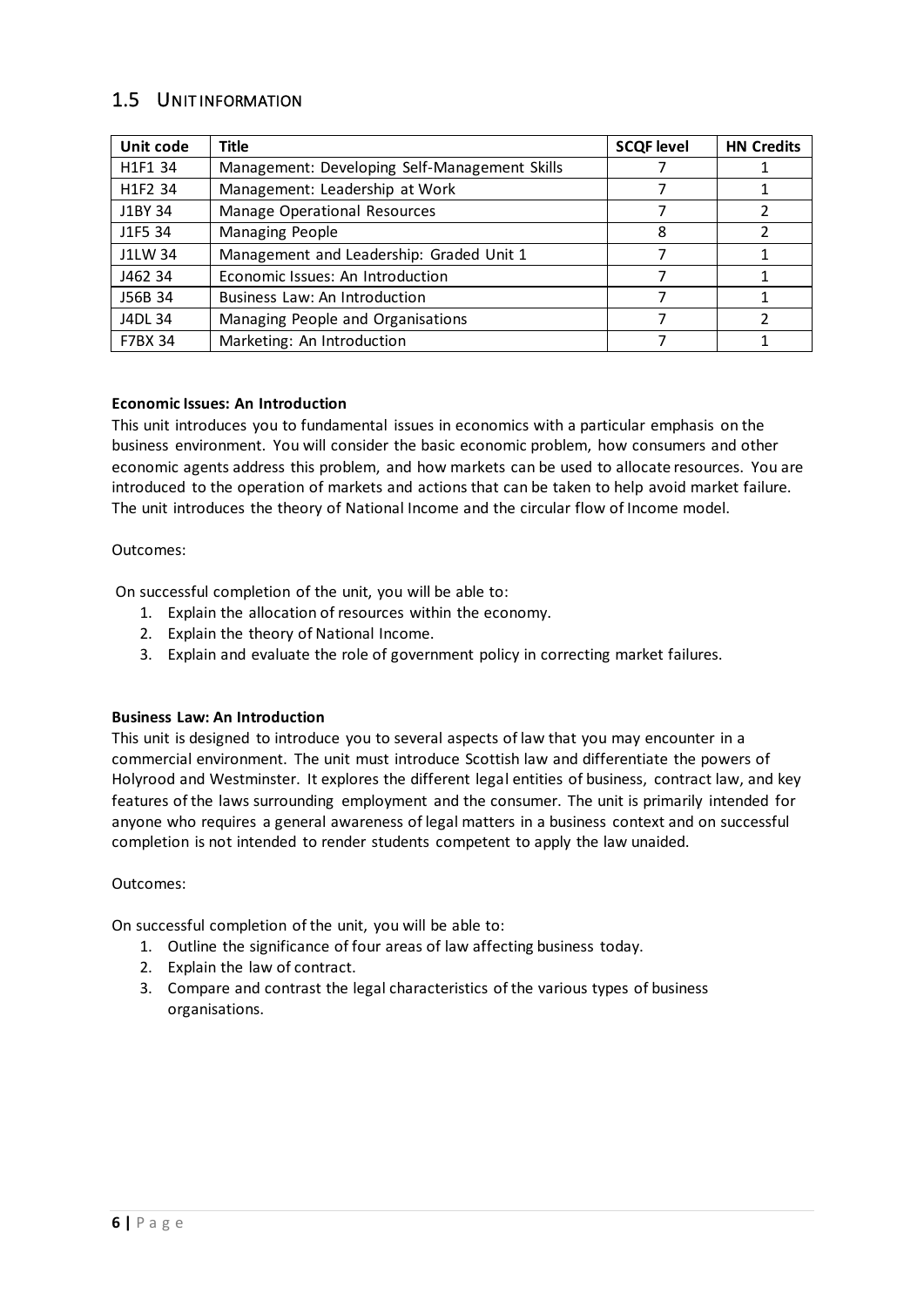#### **Managing People and Organisations**

This unit is designed to enable you to gain an understanding of different approaches to managing an organisation in today's dynamic and complex business environment. Whether intending to or working in an administrative, commercial or management role, it will introduce you to current management theories and practice to enable you to use these to evaluate organisational effectiveness.

#### Outcomes:

On successful completion of the unit the learner will be able to:

- **1.** Explain the importance of organisation structure and design in relation to its environment.
- **2.** Analyse factors that influence workplace performance.
- **3.** Analyse factors that influence managerial performance.

#### **Management: Developing Self Management Skills**

The purpose of this unit is to enable you to recognise the importance of personal development and to develop skills which will enable you to continuously develop as you progress through your career. It enables you to become more self-aware in terms of your personal and career goals and how these may be influenced by factors such as work-life balance and their ethical approach. The unit also enables you to apply the lessons from this enhanced self-awareness to preparing, implementing and evaluating a personal development plan for yourself. The Unit highlights that continuous professional development is a key tool in embarking upon and maintaining a successful managerial career. The unit is aimed at candidates who have current experience of working in a position with management responsibilities or who are returning to management after a break. However, it is also suitable for those who do not presently have current management experience but have realistic aspirations of taking up a management role in the future.

Successful completion of this unit will provide a foundation for further management units at more advanced SCQF levels.

On completion of the unit, you should be able to:

- **1.** Develop self-awareness
- **2.** Implement and evaluate a Personal Development Plan.

#### **Management: Leadership at Work**

The purpose of this unit is to enable you to analyse approaches to leadership and apply them to leading a team within a functional area or department of an organisation. It emphasises the need to ensure that the leadership approach can motivate, support and direct people to achieve the vision and objectives for a team in a given work area. The unit is aimed at candidates who have current experience of working in a position with management responsibilities or who are returning to management after a break. It is also suitable for those who do not presently have current management experience but have realistic aspirations of taking up a management role in the future.

On completion of the Unit you should be able to:

- 1. Analyse approaches to leadership.
- 2. Analyse team leadership.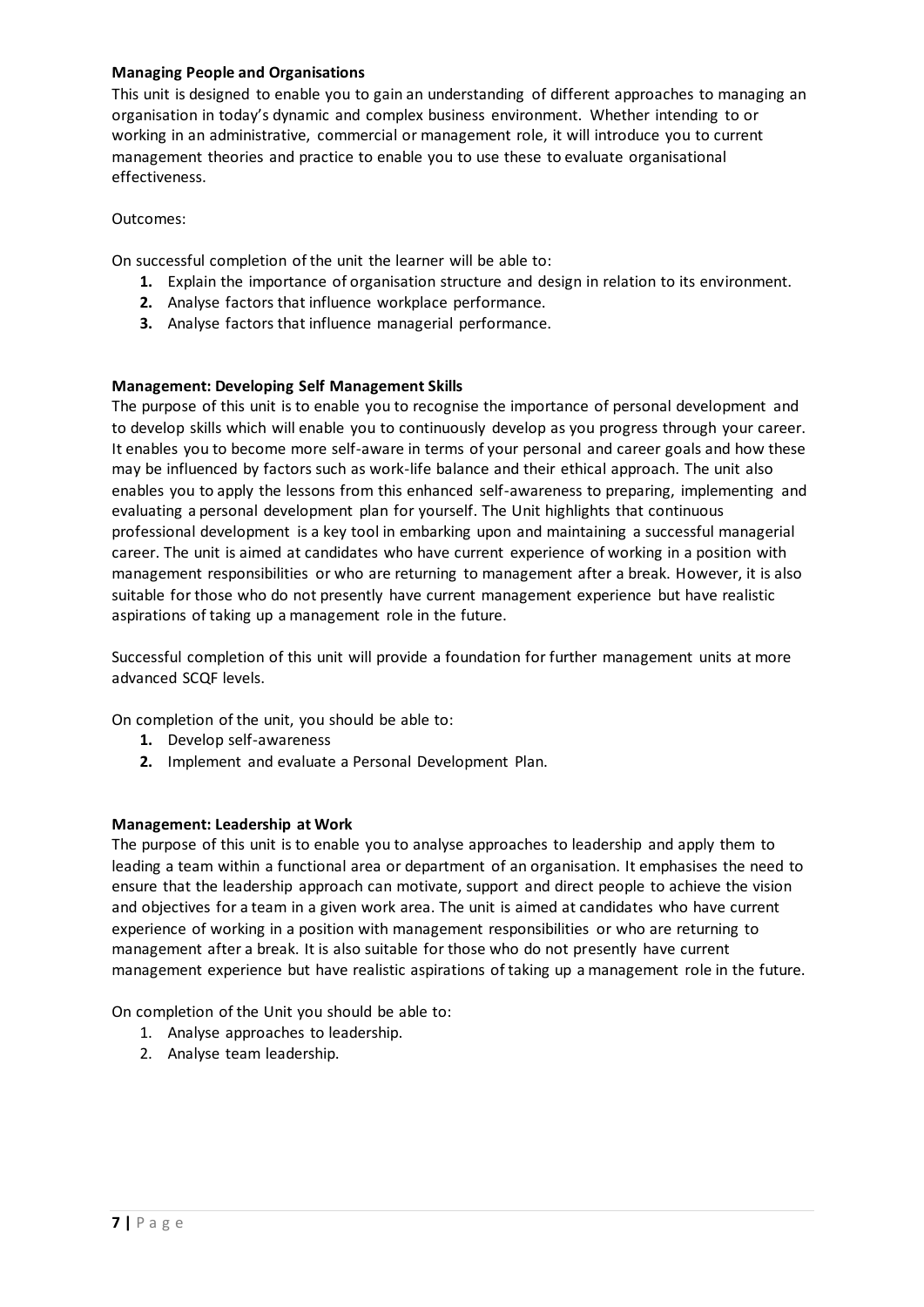#### **Manage Operational Resources**

This unit is designed to develop the skills required to analyse the management of operational resources in an organisation. It enables you to recognise the key role of the transformation process and how all aspects of operational management are built around it. The unit focuses on key areas of operations management within service and product organisations alike: quality; ethics and environmental considerations; the impact of technology; health and safety; and budgetary control. It is aimed at learners who have current experience of working in a position with management responsibilities or who are returning to management after a break. It is also suitable for those who do not presently have current management experience but have aspirations of taking up a management role in the future.

On successful completion of the unit, you will be able to:

- 1. Analyse the management of operations.
- 2. Utilise financial data in operations management.

#### **Managing People**

This unit is designed to develop the knowledge and skills you will need to manage people effectively in the workplace across private, public or voluntary sector regardless of functional area. It considers and focuses on the role of the manager in managing people at each stage of the employment cycle ie, from recruitment through to exiting. It is aimed at learners who have current experience of working in a position with management responsibilities or who are returning to management post after a break. It is also suitable for those who do not presently have current management experience but have aspirations of taking up a management role in the future.

On successful completion of the unit, you will be able to:

- 1. Critically analyse the roles and responsibilities of managers.
- 2. Evaluate the role of the line manager in recruitment and selection and onboarding.
- 3. Maintain and improve the performance of people and teams at work.
- 4. Evaluate the role of the manager in managing the exit process.

#### **Marketing: An Introduction**

This unit is designed to provide you with the knowledge and understanding of marketing and its importance in organisations. This unit is also designed to develop your understanding of the marketing mix in the context of both products and services. This is an introductory unit which can be used by candidates who may wish to progress to more specialised marketing units.

On completion of this unit, you should be able to:

- **1.** Explain the nature of marketing and its importance in organisations.
- **2.** Explain marketing decisions for a product based and a service organisation.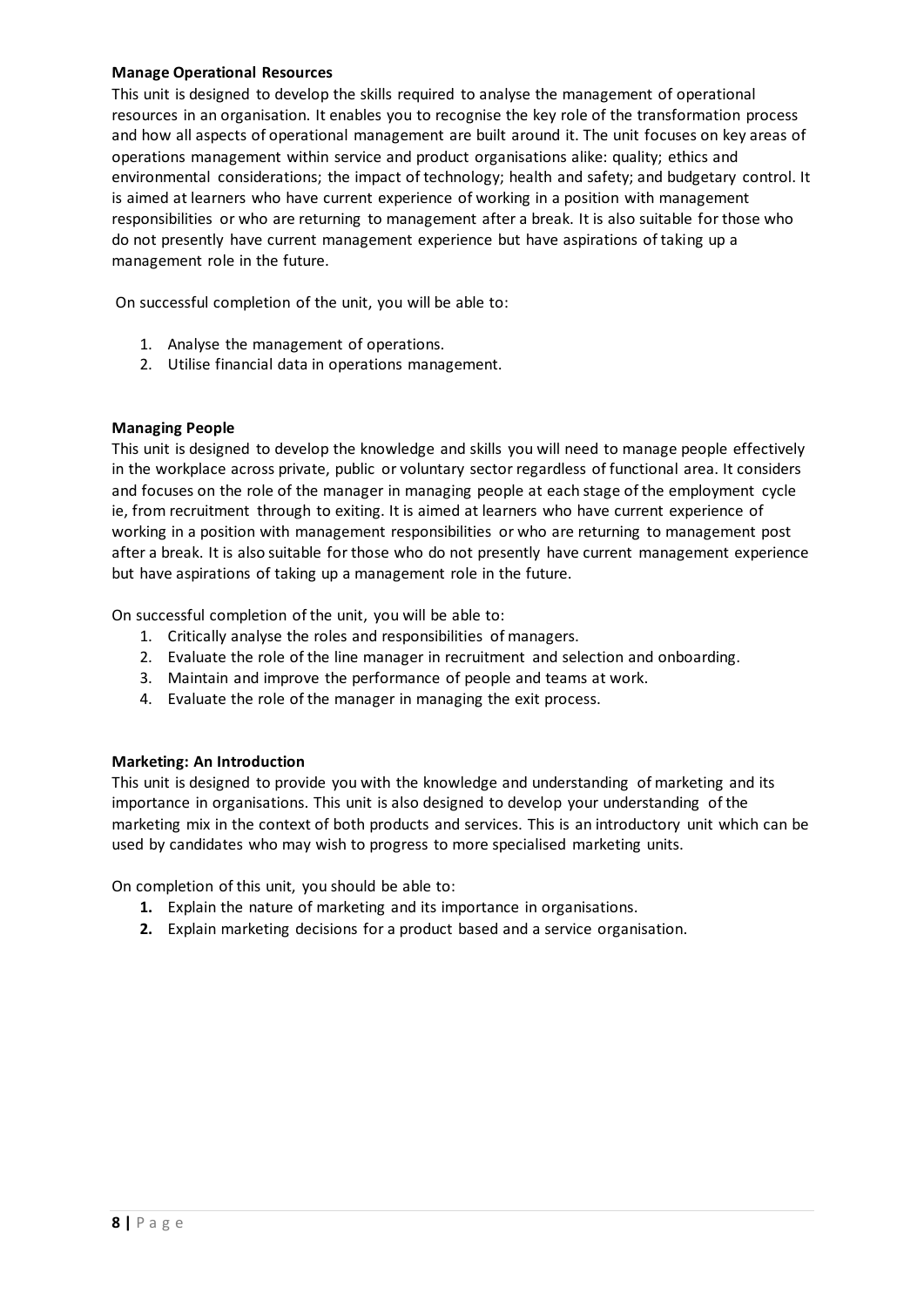#### **Management & Leadership Graded Unit 1**

This graded unit is designed to provide evidence that you have achieved the following principal aims of the HNC in Management and Leadership:

- **1.** Develop a range of leadership and management competences required by employers of those engaged in or aspiring to leadership or managerial responsibility
- **2.** Develop the skills required of a connected leader manager to enable learners to connect with co-workers, peers, customers and other stakeholders
- **3.** Enhance employment opportunities for learners who require to have an understanding of their contribution within an organisation and who may be required to undertake leadership responsibility for a given area/project or idea

The marks allocated to each stage will then be aggregated to arrive at an overall mark for the project. Assessors will then assign an overall grade to the learner for this graded unit based on the following grade boundaries:

- $A = 70\% 100\%$
- $-B = 60\% 69\%$
- $\bullet$  C = 50%–59%

#### 1.6 ASSESSMENT

The HNC in Management and Leadership requires completion of an appropriate combination of Units totalling 96 SCQF credit points (12 SQA HN credits). A minimum of 48 SCQF credits (6 SQA HN credits) must be completed at SCQF level 7.

Assessments are both formative and summative, including essays, presentations and exams.

All assessments aim to enhance your communication and IT skills, develop your problem solving and critical analysis as well as working to deadline.

For example, the group presentation is a chance for you to develop your presentation and communication skills which are important for employability. Formative assessments are used to provide you with an opportunity to develop your subject knowledge and skills, prior to using them in summative assessments.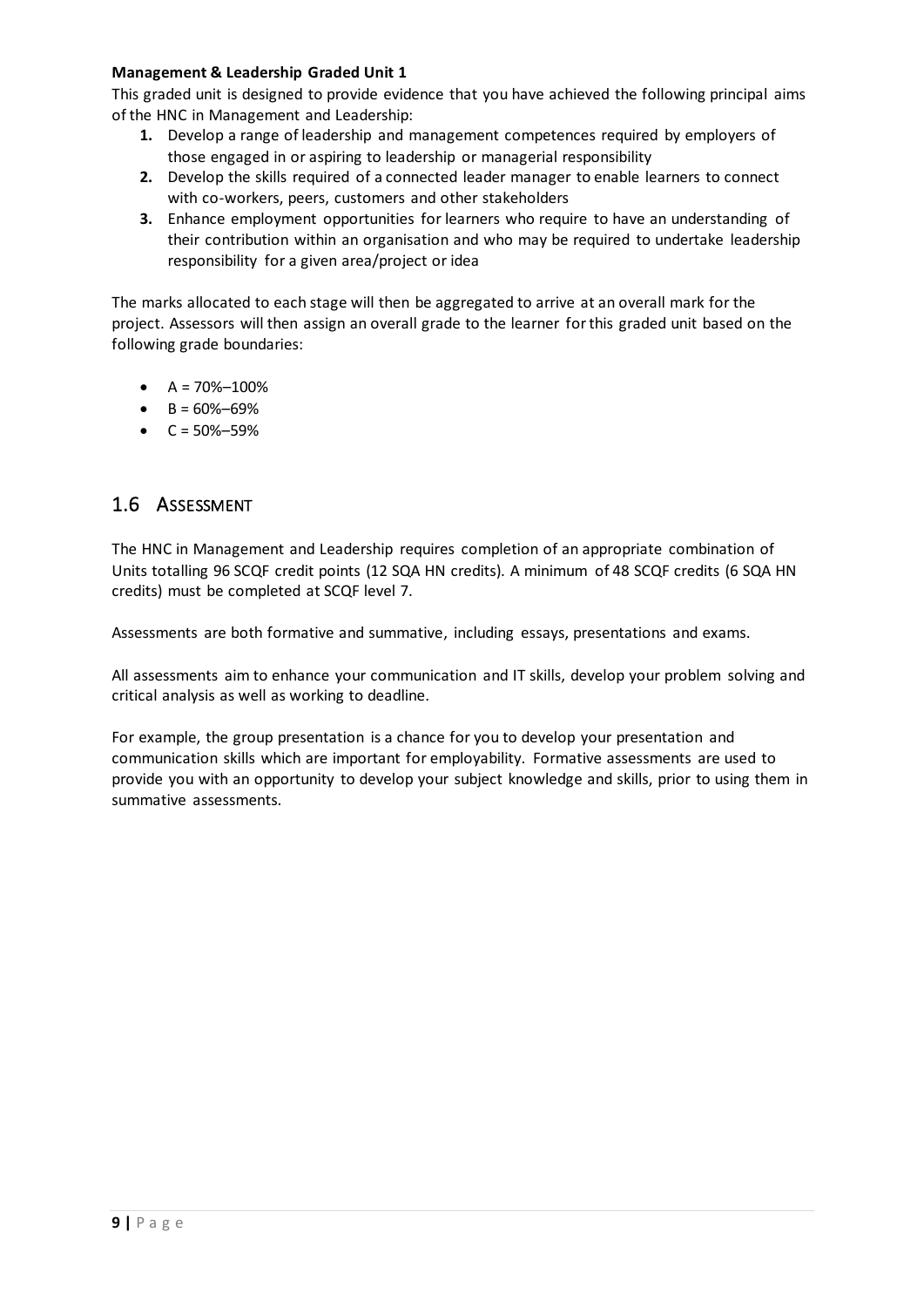#### **Management and Leadership Graded Unit 1**

This graded unit will be assessed using a project-based practical assignment. The project should provide you with the opportunity to produce evidence that demonstrates you have met the aims of this graded unit. The project undertaken must be a complex task which involves:

- variables which are complex or unfamiliar
- relationships which need to be clarified
- a context which may be unfamiliar

The project must require you to:

- analyse the task and decide on a course of action for undertaking the project
- plan and organise work and carry out the task through to completion
- reflect on what has been done and draw conclusions for the future
- produce evidence of meeting the aims which this graded unit has been designed to cover

#### **Conditions of assessment:**

The student should be given a date for completion of the project. However, the instructions for the project will distributed to allow the student sufficient time to assimilate the details and carry out the project. During the time between the distribution of the project instructions and the completion date, assessors may answer questions, provide clarification, guidance and reasonable assistance. The project will be marked as soon as possible after the completion date.

The final grading given will reflect the quality of the student's evidence at the time of the completion date. The evidence for the project is generated over time and involves three distinct stages, where each stage has to be achieved before the next is undertaken. Thus any re-assessment of stages must be undertaken before proceeding to the next stage. If a student fails the project overall or wishes to upgrade, then this will be done using a substantially different project i.e., all stages are undertaken using a new project, assignment, case study, etc. In this case, a student's grade will be based on the achievement in the re-assessment, if this results in a higher grade.

#### **Reasonable assistance**

Reasonable assistance is the term used by SQA to describe the difference between providing learners with some direction to generate the evidence for assessment and providing too much support which would compromise the integrity of the assessment. Reasonable assistance is part of all learning and teaching processes. In relation to the project, assessors may provide advice, clarification and guidance during the time between the distribution of the project instructions and the completion date i.e., at each stage of the project.